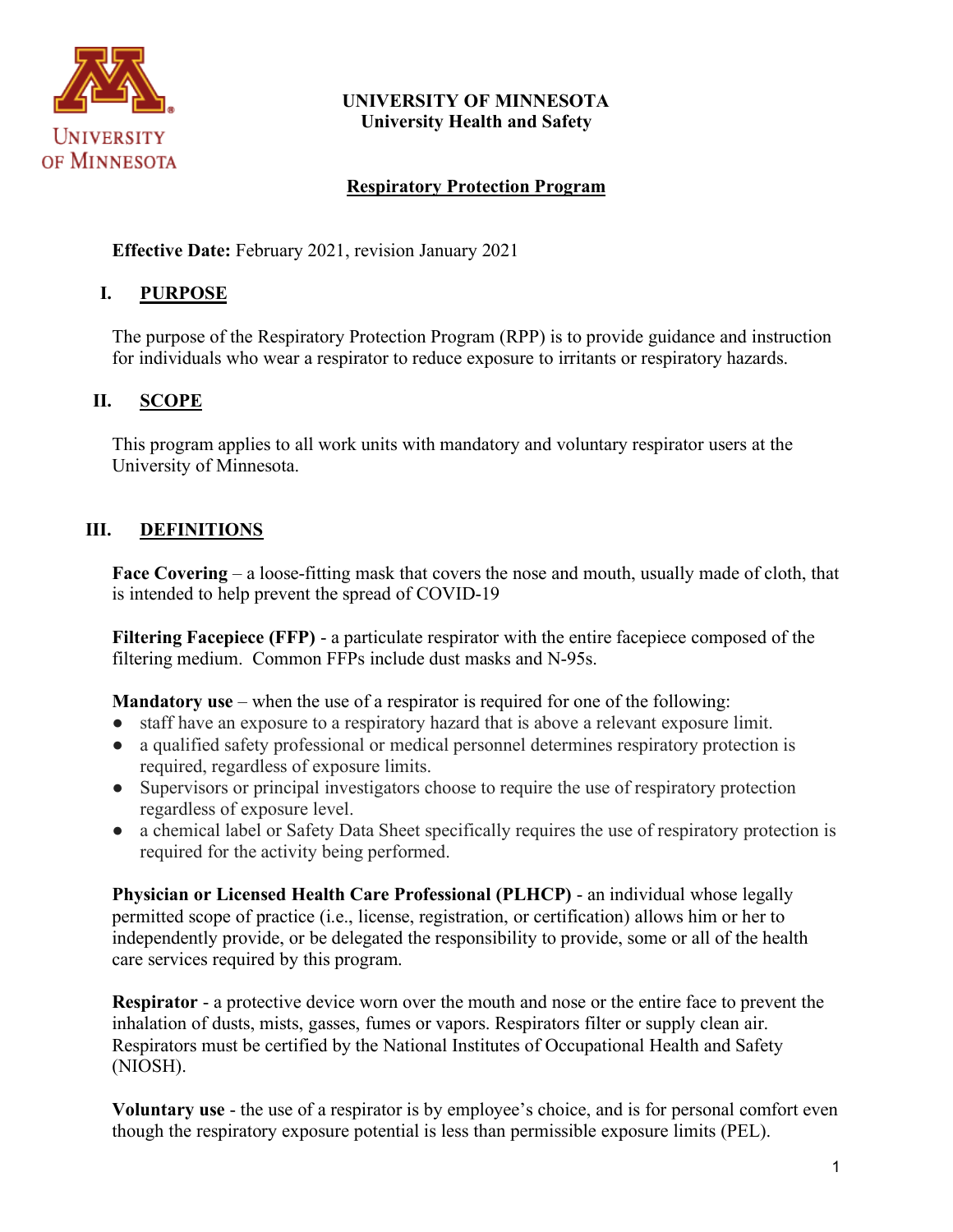# **IV. RESPONSIBILITIES**

#### **Respirator User Responsibilities**

- Participate in all required training, medical evaluations, fit testing, and other program activities.
- Inspect the respirator before each use and report any damage or malfunctions and remove from service or discard.
- Wear the respirator appropriately when required.
- Store, clean, and maintain the respirator.
- Promptly report any symptoms of illness that may be related to respirator usage or exposure to hazardous atmospheres.
- Report any changes in the workplace which may require re-evaluation of respirator use.
- Report any changes of health status which affect the ability to safely wear a respirator.

### **Supervisor/Principal Investigator Responsibilities**

- Identify tasks that may need respiratory protection, or changes in the workplace that require re-evaluation of respirator use.
- Ensure staff complete medical evaluations, fit test, and training requirements, and are using respirators properly.
- Provide staff with the recommended respirator, cartridges and filters.
- Ensure respirators are properly cleaned, maintained, and stored.
- Maintain, store, and inspect emergency use respirators monthly.

#### **University Health & Safety Responsibilities**

- Assist in identification and evaluation of respiratory hazards in the workplace and report the findings to the affected department.
- Evaluate the workplace as necessary to ensure the program provisions are being implemented.
- Recommend appropriate types of respirators to be worn, and assist in determining the service life of cartridges and filters.
- Administer the University's online medical evaluation system and coordinate medical evaluations for respirator users.
- Coordinate or conduct fit testing services for respirator users.
- Ensure records are maintained for medical clearances, fit testing, and respirator training.
- Recommend appropriate training methods and materials.
- Update Respiratory Protection Program every two years.

### **Occupational Health Physician or Other Licensed Health Care Professional (PLHCP) Responsibilities**

• Perform initial and periodic medical evaluations and follow-up examinations of staff to determine their ability to wear a respirator.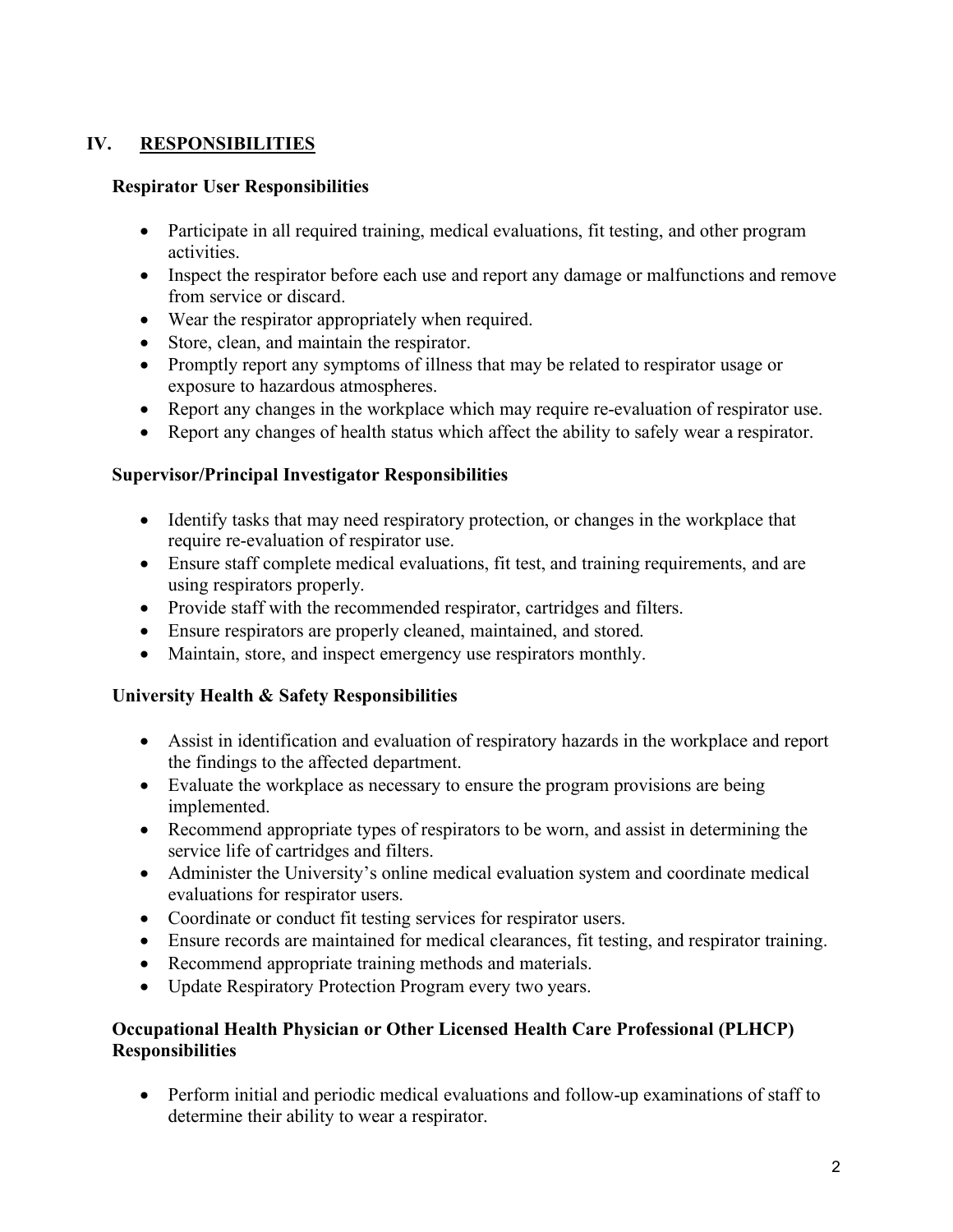- Provide a written recommendation regarding the respirator user's ability to use a respirator and restrictions for use.
- Maintain records of medical evaluations.

# **V. PROGRAM ELEMENTS**

- 1. **Hazard evaluation and respirator selection.** Respiratory hazards must be identified and evaluated to determine the workplace exposure potential. Based on the exposure evaluation results, respirator use is classified as mandatory or voluntary and an appropriate type of respirator will be selected. For mandatory use, a NIOSH-certified respirator, cartridges and filters must be used.
- 2. **Medical evaluation and approval.** Respirator users must complete a medical evaluation and receive approval to wear a respiratory from a PHLCP. Voluntary use of an FFPs does not require a medical evaluation.
- 3. **Fit tests.** Fit tests must be completed prior to respirator use and then annually thereafter. Voluntary use of FFPs is the exception of this requirement.
- 4. **Training.** All respirator users must be trained initially, and annually thereafter.
- 5. **Use of respirators.** Standard operating procedures (SOPs) for use of respirators must be established.
- 6. **Inspection, storage and care.** Respirators must be inspected for damage before use, stored in sanitary conditions and maintained in usable condition.
- 7. **Program evaluation.** This program is reviewed at least every 2 years.

# **VI. PROCEDURES**

#### **1. Hazard Evaluation and Respirator Selection**

Supervisors, and other employees identify situations where respiratory protection may be required, based on professional judgment, prior experience, materials being used, or other considerations. Employees or their supervisors should contact University Health and Safety to request a workplace exposure assessment.

Depending upon the exposure assessment and the level of hazard, respiratory protection will be designated as either mandatory or voluntary use. Mandatory respirator user must be included in the University RPP. Voluntary users of FFPs (i.e., dust masks used for comfort) and those using face coverings for COVID-19 may use them without inclusion in the University RPP.

UHS will assist in selecting the appropriate respirator, cartridges and filters based upon the hazard assessment and workplace conditions. Cartridges used for the protection from gases or vapors must have an End of Service Life Indicator (ESLI) if available. If no ESLI is available, then a written change schedule must be developed to ensure cartridges are discarded before they lose their effectiveness. UHS staff will assist in determining a change-out schedule for cartridges.

Employees who are required to wear a respirator will have it provided to them at no cost by their department. Voluntary use FFPs may be provided upon request.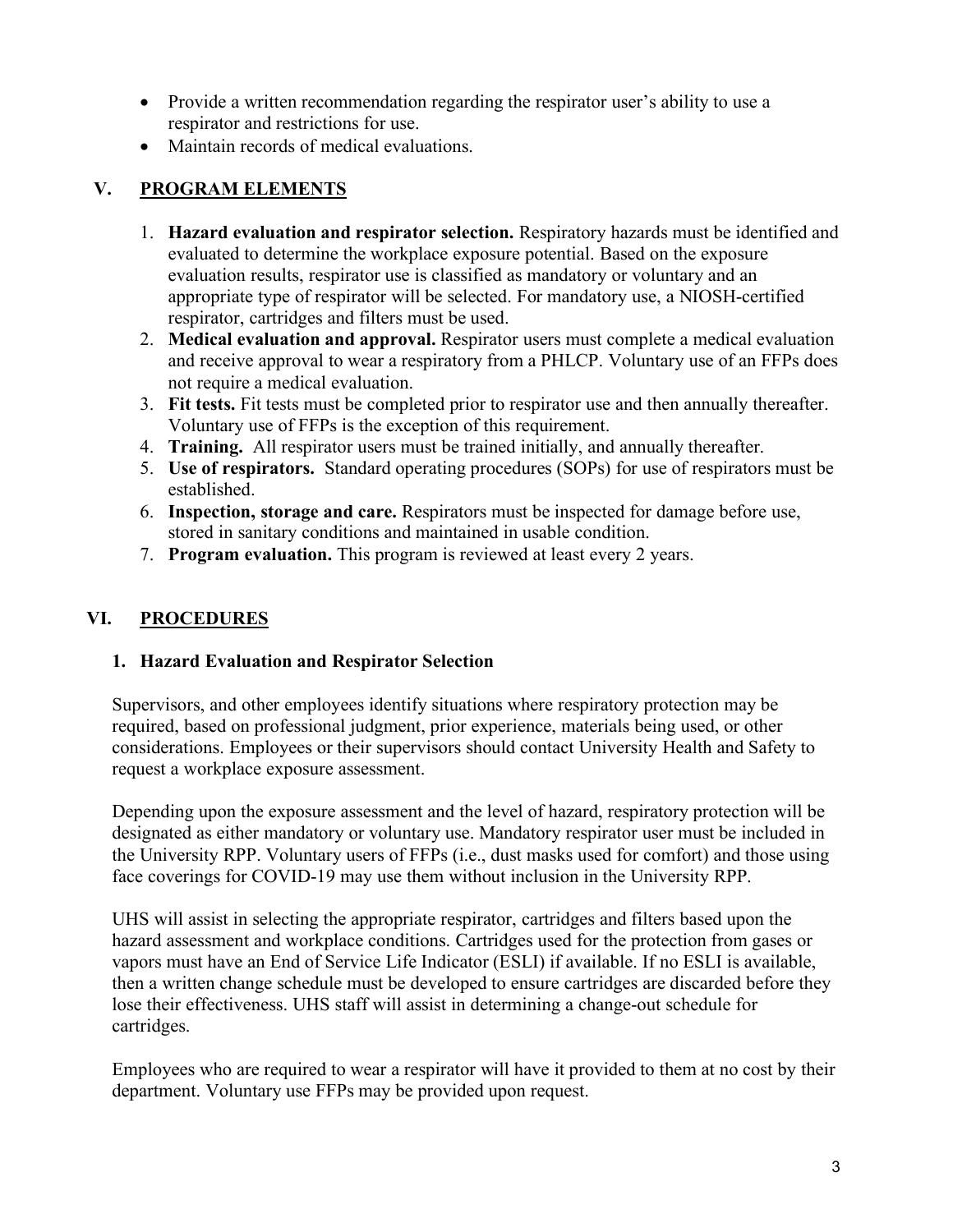## **2. Medical Evaluation and Approval**

Mandatory use of respirators requires each individual be evaluated to ensure their medical fitness to use a respirator. The evaluation results and approval (i.e., recommendation) must be obtained prior to fit-testing and respirator use. Voluntary users of FFPs respirators are exempt from the medical evaluation requirement.

Staff must complete an [online medical questionnaire](https://bohd.umn.edu/respiratory-protection-program) available through Occupational Health. Most recommendations for respirator use may be based on the results of this questionnaire. However, some scenarios may require an in-person medical evaluation that can be scheduled in consultation with Occupational Health.

In addition to the initial medical evaluation and follow-up, periodic re-evaluation is required if:

- Staff report signs or symptoms that affect their ability to wear a respirator. Examples include: wheezing, lightheadedness, and new significant health diagnoses (i.e., chronic obstructive pulmonary disease (COPD), asthma, cardiovascular issues).
- A PLHCP, supervisor/PI, or other qualified person believes there is a need.
- Departments require regular and periodic evaluations (e.g., every 5 years).
- A change in workplace conditions (e.g., physical work effort, temperature, humidity, protective clothing, etc.) that may result in a substantial increase in the physiological burden.
- Respirator use is required by another OSHA standard or by unit work practices (e.g., asbestos standard).

The PLHCP will issue a written recommendation regarding the employee's ability to safely use a respirator. The recommendation will provide *only* the following information:

- The ability to wear the respirator, including any medical limitations for use.
- The need for any follow-up medical evaluations.
- A statement that the PLHCP has provided the employee with a recommendation.

If an employee is required to wear a respirator and the PLHCP determine there is a medical condition which precludes the employee from wearing a negative pressure respirator, the department may provide a Powered Air Purifying Respirator (PAPR) or other appropriate respirator. If a subsequent medical evaluation shows that the employee may safely wear a negative pressure respirator, then the department may opt to no longer provide the PAPR.

# **3. Fit Tests**

Employees who are required to wear a respirator must be fit tested prior to respirator use. Fit test requirements:

- Fit tests will be completed only after medical approval is received, before initial use of the respirator and at least annually thereafter. Exceptions to these rules may be allowed as discussed in Appendix C.
- Fit tests must be completed with the same (i.e., the same make, model and size) respirator that will be used.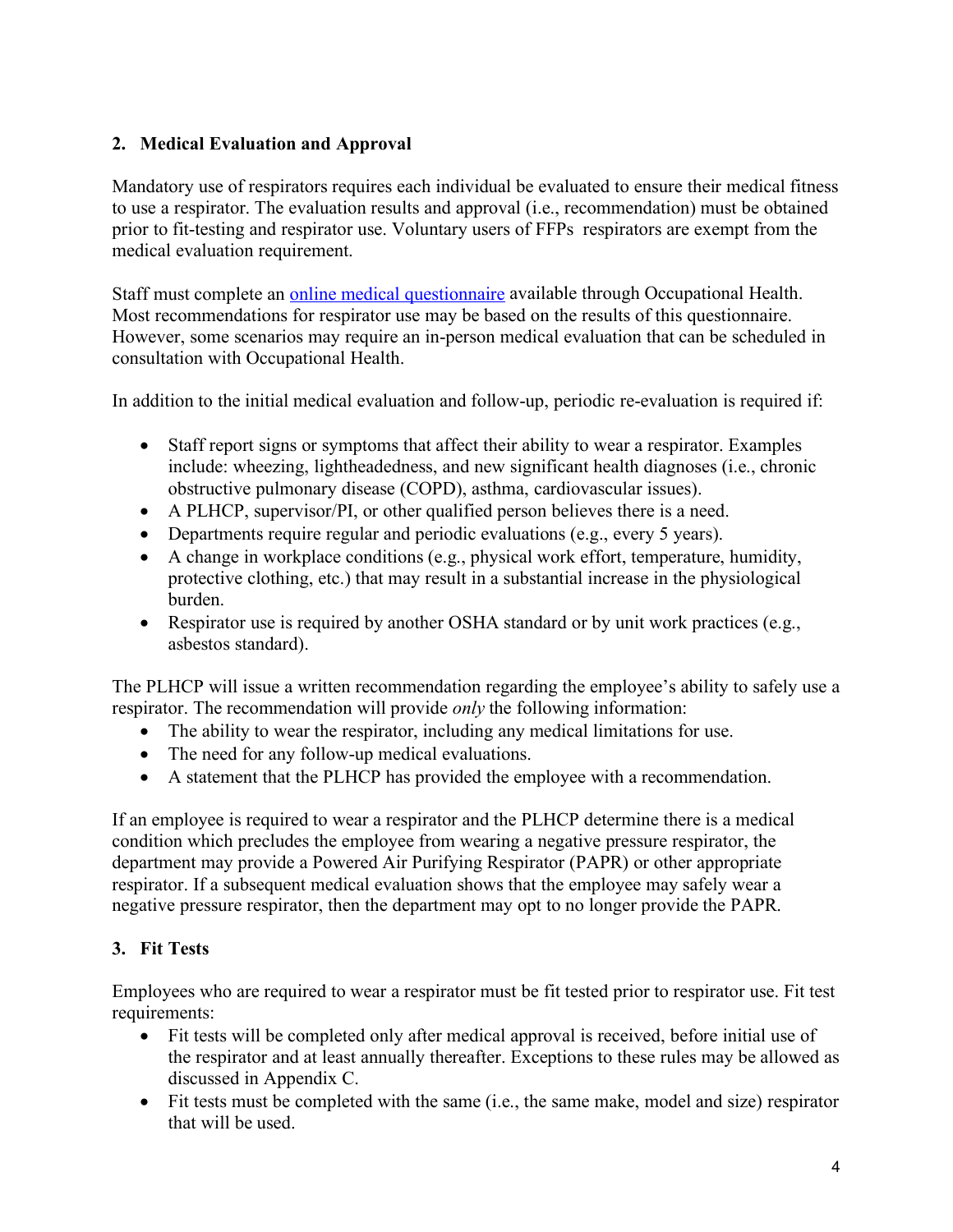- Employees must be clean-shaven to be fit tested with a respirator that fits tight to the face (i.e., half and full-face respirators, and required use of FFP respirators).
- If proper fit is not able to be achieved for any reason, including cultural/religious practices, accommodations may be made in consultation with University Health and Safety.
- Additional fit testing will be provided if requested by employees, or if there are changes to an individual's physical condition that will affect respirator fit (i.e., facial scarring, dental changes, cosmetic surgery, or change in body weight).

Instructions for scheduling a fit-testing and further information on the process can be found [here.](https://bohd.umn.edu/fit-testing-instructions)

All completed fit test records must be provided to UHS for recordkeeping purposes.

### **4. Training**

All respirator users must receive training at their time of initial assignment to a job, area, or task in which respirators are used. Training is available online through the Training Hub or can be given in-person by a qualified supervisor or principal investigator. UHS staff are available to assist upon request.

Training content for mandatory users must include:

- Why the respirator is necessary and how improper fit, usage, or maintenance can compromise the protective effect of the respirator.
- The limitations and capabilities of the respirator.
- How to use the respirator effectively in emergency situations, including situations in which the respirator malfunctions.
- How to inspect, put on and remove, use, and check the seals of the respirator.
- Procedures for maintenance and storage of the respirator.
- How to recognize medical signs and symptoms that may limit or prevent the effective use of respirators.
- The general requirements of this program.

Retraining must be provided:

- When changes in the workplace or respirator use are significant enough to require it.
- When observation indicates a user needs refresher training.
- For any reason to ensure respirators are used safely.

Training for voluntary users of a FFP is limited to the information contained in the form entitled "Information for Employees Using Respirators When Not Required" (Appendix A).

Respirator training documentation must be provided to UHS for recordkeeping purposes. Trainers must use Appendix B or equivalent to document training and return the documents to UHS.

# **5. Use of Respirators**

Respirators that fit tight to the face may not be worn by employees who have: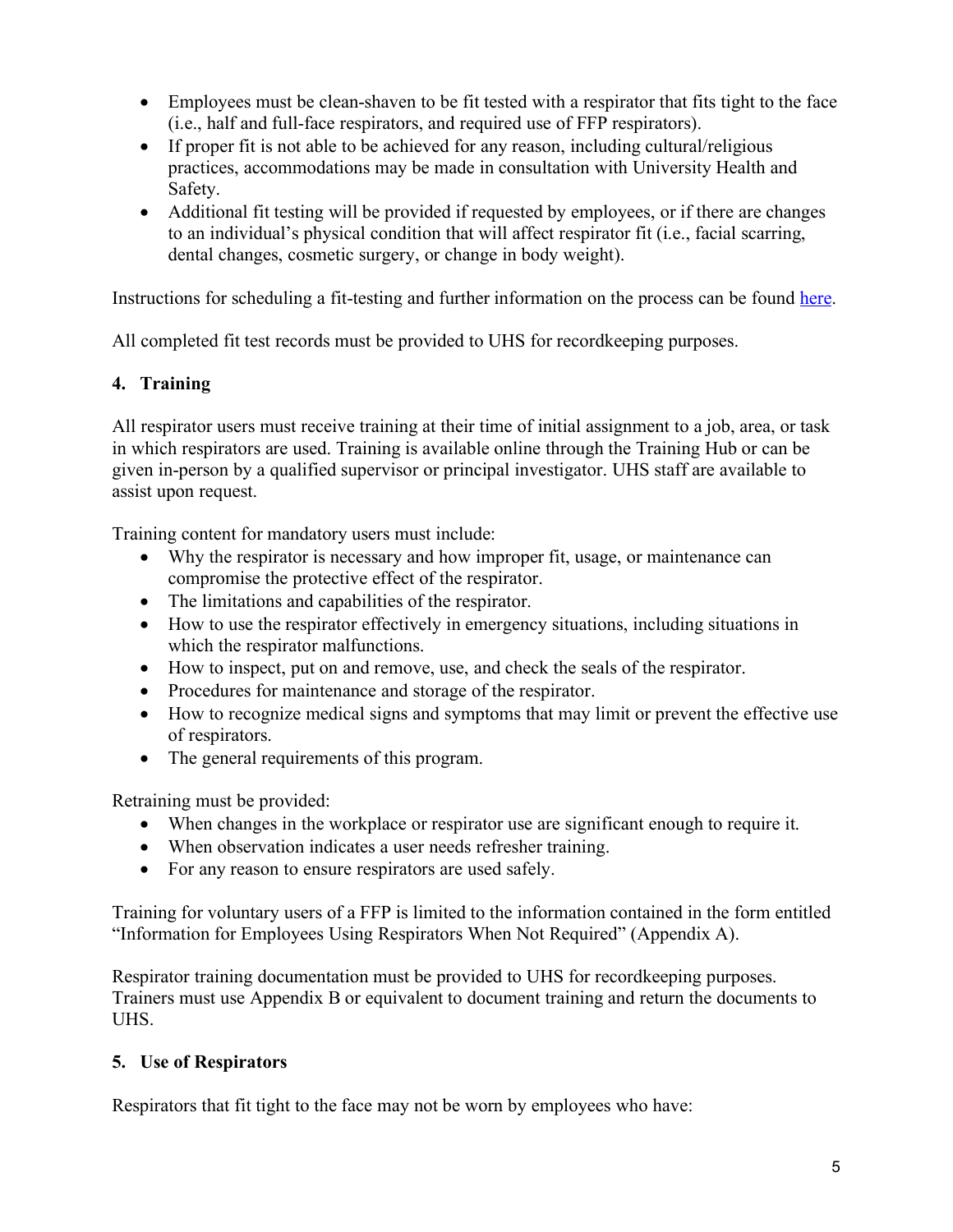- Facial hair that comes between the sealing surface of the face piece and the face, or that interferes with valve function, or
- Any other condition that interferes with the face-to-face piece seal or valve function.

If staff wear corrective glasses or goggles or other personal protective equipment, they must be worn so they do not interfere with respirator seal and the face. This means that glasses cannot be worn with full-face respirators, as the temple bars cross through the respirator seal. If needed, corrective lenses may be supplied to staff if a full-face respirator is used.

For all tight-fitting respirators, employees must perform the positive and negative pressure seal checks each time they put on the respirator.

No member of the University is to knowingly work in an area which is, or is suspected of being, immediately dangerous to Life and Health (IDLH).

### **6. Inspection, Storage and Care**

All respirators used in routine situations shall be inspected before each use and during cleaning.

Respirator inspections must at least include the following:

- A check of respirator function (i.e. are all the parts and attachments working).
- Tightness of connections.
- The condition of the various parts including, but not limited to, the facepiece, head straps, valves, connecting tubes, batteries and cartridges, canisters or filters.
- A check of elastomeric parts for pliability and signs of deterioration.

Respirators that fail inspection or are otherwise defective cannot be used until they are repaired or replaced. Only NIOSH-approved parts for that respirator can be used for repairs. UHS staff can assist with repairs and finding appropriate replacement parts.

All respirators must be cared for, cleaned, maintained, stored, and repaired, as directed by the manufacturer. Respirators must be stored outside of the work area in a clean container, such as a plastic bag or bin, and should be protected from damage, contamination, dust, sunlight, extreme temperatures, excessive moisture, and damaging chemicals. Cartridges should be stored separately from the respirator. The respirator should be arranged so that the facepiece and exhalation valves are not bent or deformed during storage. N95 masks should be disposed of after each use. Exceptions to disposal may be allowed as discussed in Appendix C.

An individually assigned respirator which is used routinely must be cleaned as often as necessary to maintain it in a sanitary and usable condition. Respirators not individually assigned shall be cleaned and disinfected before each use.

# **7. Emergency Respirators**

Respirators maintained for use in emergency situations must be inspected at least monthly. The inspection date, the inspector's identification, findings, and remedial actions must be documented and provided on a tag or label attached to the storage compartment. The tag or label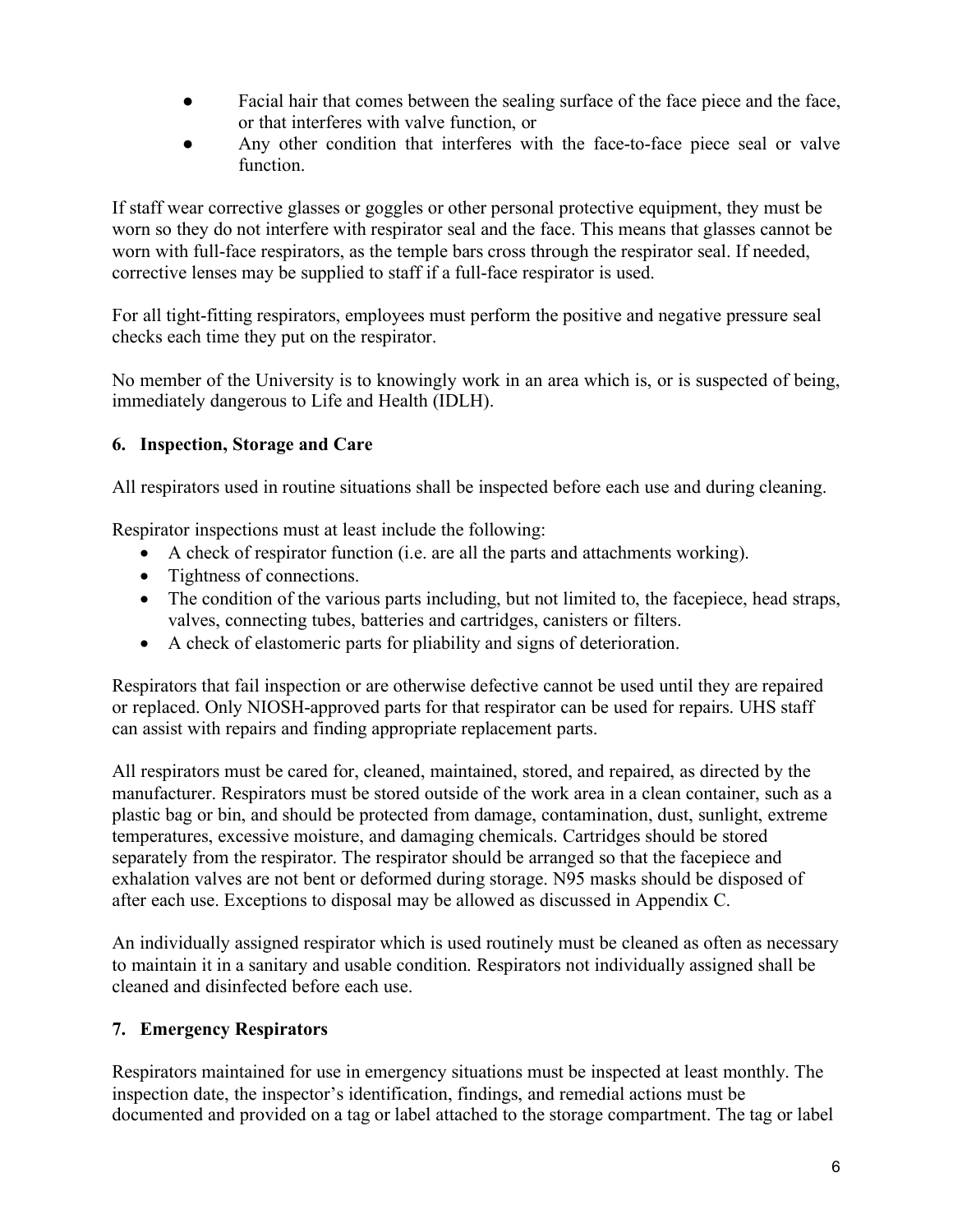must remain until the next inspections in completed. Emergency use respirators must be stored in a cabinet or a cover that is clearly recognizable and marked as emergency respirators. They must be cleaned and disinfected after each use.

### **8. Supplied Air Requirements**

Employees using atmosphere-supplying respirators (i.e., supplied air lines or self-contained breathing apparatus) must be supplied with breathing gases that meet at least the requirements for Grade D breathing air.

The installation, use, maintenance, storage, inspection, etc., of any supplied air system must comply with manufacturer's instructions. Contact University Health and Safety before installing any supplied air system.

#### **9. Program Evaluation**

At least every two years, University Health and Safety will review and evaluate the written Respiratory Protection Program.

### **10. References**

29 CFR 1910.134 Respiratory Protection Standard ANSI/Compressed Gas Association Commodity Specification for Air, G-7.1 -2018

#### **11. Appendices**

Appendix A – Information for Employees Using Respirators when Not Required Appendix B – Respiratory Protection Training Records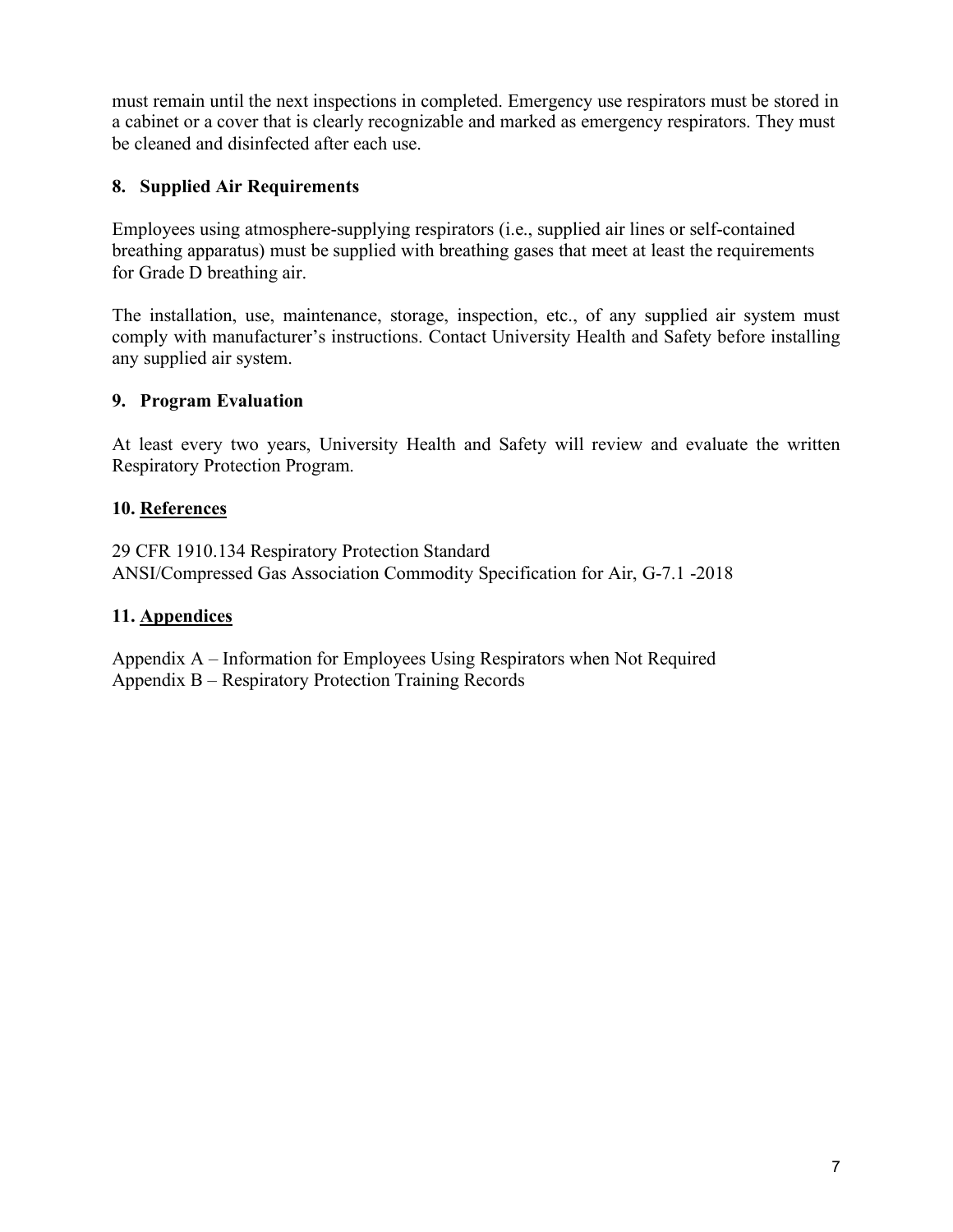#### **APPENDIX A – INFORMATION FOR EMPLOYEES USING RESPIRATORS WHEN NOT REQUIRED**

Respirators are an effective method of protection against designated hazards when properly selected and worn. Respirator use is encouraged, even when exposures are below the exposure limit, to provide an additional level of comfort and protection for workers. However, if a respirator is used improperly or not kept clean, the respirator itself can become a hazard to the worker. Sometimes, workers may wear respirators to avoid exposures to hazards, even if the amount of hazardous substance does not exceed the limits set by OSHA standards. If your employer provides respirators for your voluntary use, or if you provide your own respirator, you need to take certain precautions to be sure that the respirator itself does not present a hazard.

You should do the following:

1. Read and heed all instructions provided by the manufacturer on use, maintenance, cleaning and care, and warnings regarding the respirator's limitations.

2. Choose respirators certified for use to protect against the contaminant of concern. NIOSH, the National Institute for Occupational Safety and Health of the U.S. Department of Health and Human Services, certifies respirators. A label or statement of certification should appear on the respirator or respirator packaging. It will tell you what the respirator is designed for and how much it will protect you.

3. Do not wear your respirator into atmospheres containing contaminants which your respirator is not designed to protect against. For example, a respirator designed to filter dust particles will not protect you against gases, vapors, or very small solid particles of fumes or smoke.

4. Keep track of your respirator so that you do not mistakenly use someone else's respirator.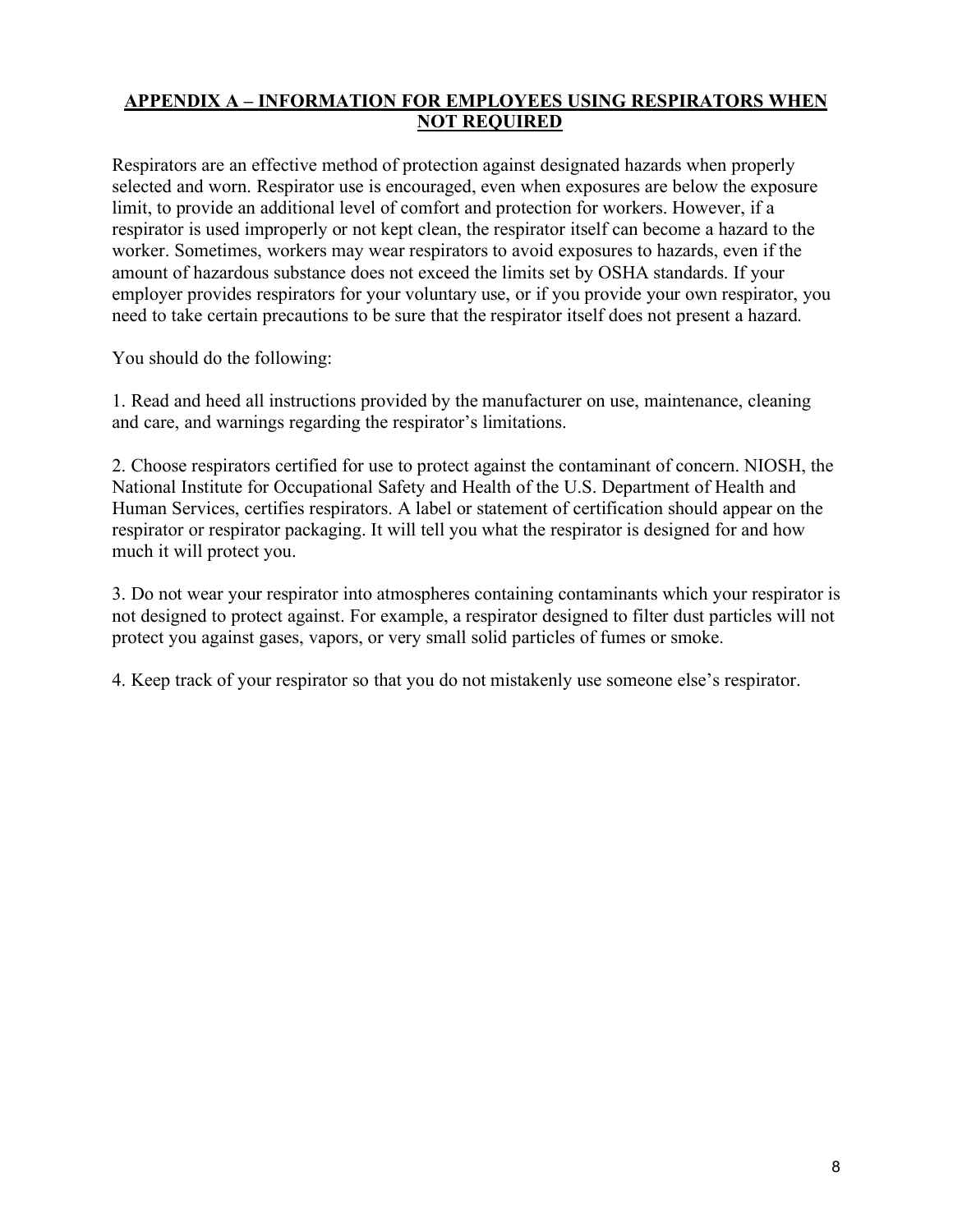#### **APPENDIX B – RESPIRATORY PROTECTION TRAINING DOCUMENTATION**

| <b>Training Date</b> | <b>Time</b> | Location | <b>Trainer</b> |
|----------------------|-------------|----------|----------------|
|                      |             |          |                |

# **Training outline**

- Why the respirator is necessary and how improper fit, usage, or maintenance can compromise the protective effect of the respirator.
- The limitations and capabilities of the respirator.
- How to use the respirator effectively in emergency situations, including situations in which the respirator malfunctions.
- How to inspect, put on and remove, use, and check the seals of the respirator.
- Procedures for maintenance and storage of the respirator.
- How to recognize medical signs and symptoms that may limit or prevent the effective use of respirators.
- General requirements of the Respiratory Protection Program.

#### **Other topics discussed**

|                   | <b>Employee Name</b> | Signature | <b>Job Title</b> |
|-------------------|----------------------|-----------|------------------|
| 1.                |                      |           |                  |
| 2.                |                      |           |                  |
| 3.                |                      |           |                  |
| 4.                |                      |           |                  |
| 5.                |                      |           |                  |
| 6.                |                      |           |                  |
| 7.                |                      |           |                  |
| 8.                |                      |           |                  |
| 9.                |                      |           |                  |
| $\overline{10}$ . |                      |           |                  |
| 11.               |                      |           |                  |
| $\overline{12}$ . |                      |           |                  |
| 13.               |                      |           |                  |
| 14.               |                      |           |                  |
| 15.               |                      |           |                  |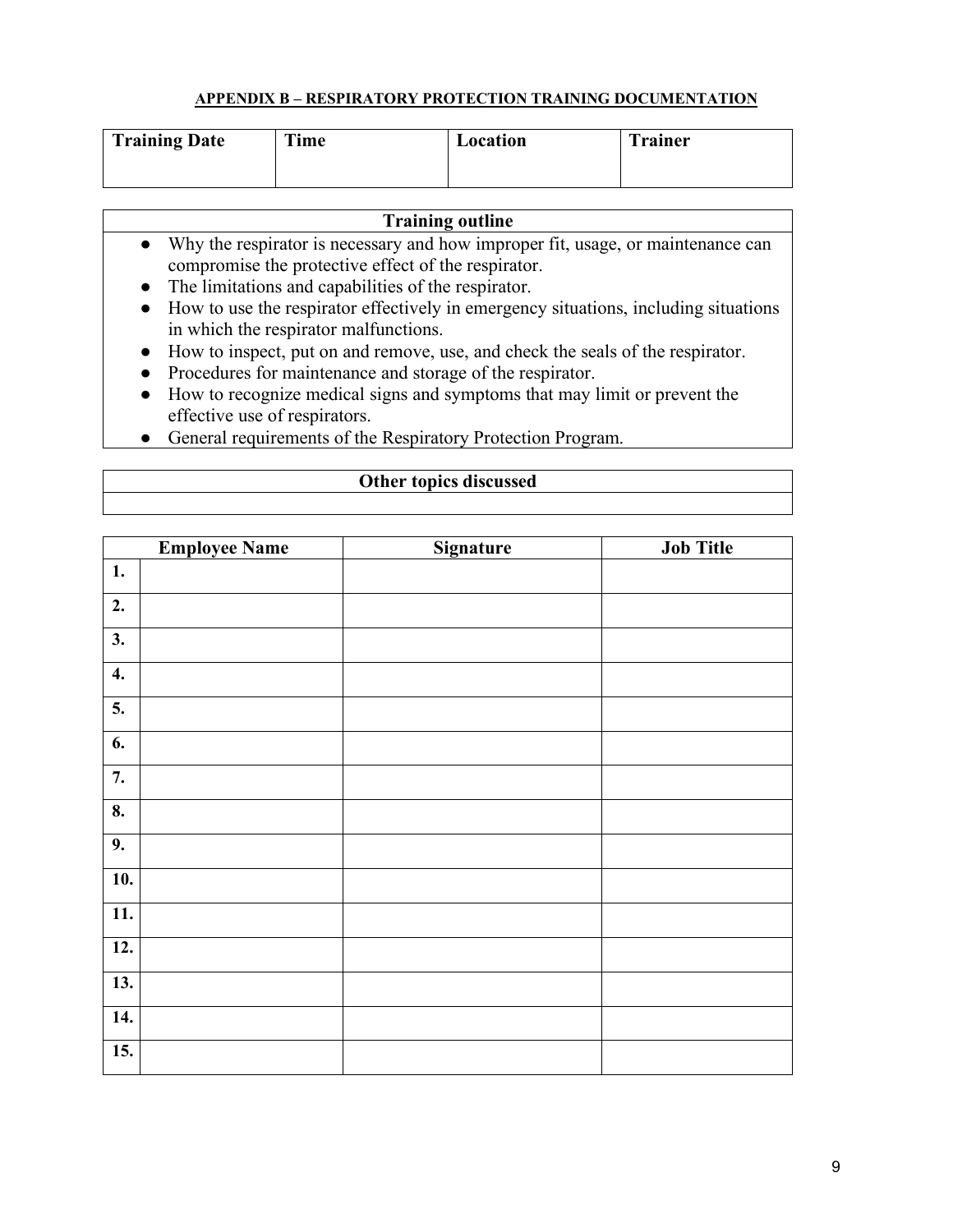# **APPENDIX C – RESPIRATORY PROTECTION AND COVID-19**

Note: Many of these policies and provisions may be temporary. Refer to the discussed policies or OSHA guidance for further information. If federal or state guidelines run counter to anything written in this Appendix, refer to the official source.

### *Face Coverings*

Face coverings are not considered a respirator under the Respiratory Protection Program. Their use and specifications are mandated by [University policy.](https://safe-campus.umn.edu/return-campus/face-coverings) Any disagreements between this written program and University policy should default to University policy.

# *Fit Testing*

Because of high demand and low availability of fit testing during the COVID-19 pandemic, the Occupational Safety and Health Administration (OSHA) has released [Temporary](https://www.osha.gov/memos/2020-04-08/expanded-temporary-enforcement-guidance-respiratory-protection-fit-testing-n95)  [Enforcement Guidance](https://www.osha.gov/memos/2020-04-08/expanded-temporary-enforcement-guidance-respiratory-protection-fit-testing-n95) that allows postponement of annual fit testing, if the person is still wearing the exact same type/model/size of respirator they have been tested on previously and there have been no other major changes in use.

Annual repeat fit testing should still be performed as available. If a person will be wearing a respirator for the first time, fit testing is still required before they can begin wearing it for work.

### *Use and Reuse of N-95s During COVID-19*

Due to the short supply of N95 masks due to the pandemic, OSHA has released [Temporary](https://www.osha.gov/memos/2020-04-03/enforcement-guidance-respiratory-protection-and-n95-shortage-due-coronavirus)  [Enforcement Guidelines](https://www.osha.gov/memos/2020-04-03/enforcement-guidance-respiratory-protection-and-n95-shortage-due-coronavirus) that allow for extended use/reuse of N95 masks, use of expired N95s, and disinfection of N95s before reuse.

While supplies are short, N95 respirators can be used for extended periods of time or re-used. The following requirements apply:

- Respirators cannot be reused if they are physically damaged, soiled, or contaminated (e.g., with blood, oil, paint, etc.).
- If you will be re-using your respirator, ensure you store it in a clean, dry place in between uses.
- Before re-use, check the respirator for structural and functional integrity, and complete a user seal check every time you don it.
- If you cannot perform a successful seal check, the respirator cannot be reused.
- Perform hand hygiene before and after donning the respirator.
- Ideally, limit the number of times a respirator is re-used to 5 donnings/doffings.

The University is prioritizing N95 use for healthcare and related activities. If you will need N95 respirators for your work outside of healthcare, you must [file a request with UMarket](https://docs.google.com/forms/d/e/1FAIpQLScKY7Yzn3OCUNQjJGQsaM52mBAqJ3rvOwOBT2BIQmMICFnqtQ/viewform) to get permission to order these supplies. You will be required to have a written plan for compliance with the [Minnesota Department of Health Personal Protective Equipment](https://www.health.state.mn.us/diseases/coronavirus/hcp/optimizingppe.pdf)  [conservation requirements,](https://www.health.state.mn.us/diseases/coronavirus/hcp/optimizingppe.pdf) as well as approval from University Health and Safety that ensures an N95 is an appropriate level of respiratory protection for your work. Because specific models of N95s may not be available, fit testing may be required if a new make/model is all that is available to you.